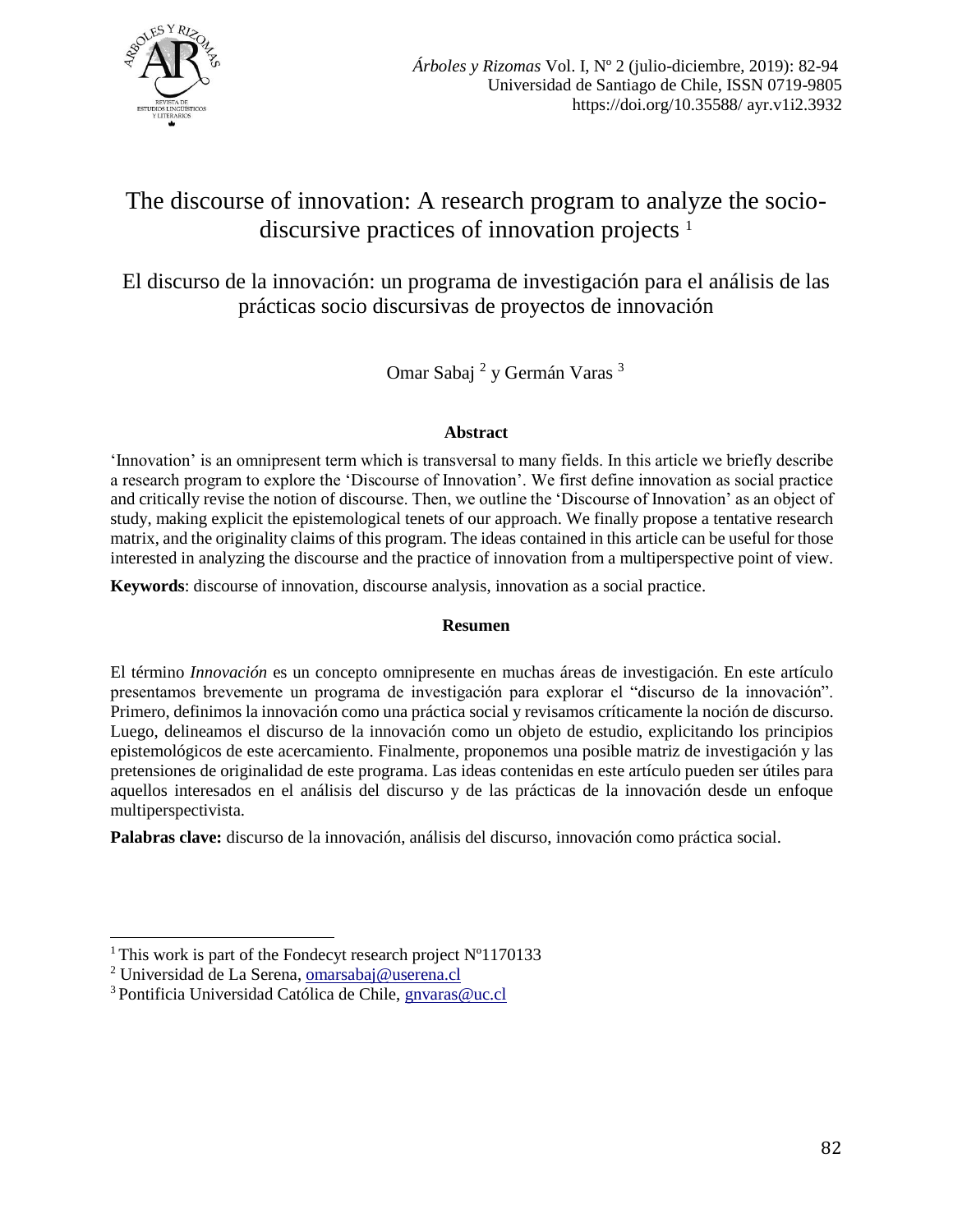### **Introduction**

Innovation is a social process whose discursive dimension is often taken for granted. The Organisation for Economic Co-operation and Development (OECD), for example, which is the formal organization specialized in the development of innovation, has operatively defined it as "the implementation of a new or significantly improved product (good or service), or process, a new marketing method, or a new organisational method in business practices, workplace organisation or external relations" (OECD, 2005, para. 146). As can be noticed, this common definition ignores any reference to how the innovation process encourages collective purposes or values through discourse among actors directly or indirectly involved in the myriad of innovative activities.

Innovation is crucial for society since it contributes to economic growth and addresses social and environmental challenges. As for growth, innovation is paramount at all stages of development, specifically, for creating and transferring new technologies. Thus, innovation has become a transversal, non-declared goal or explicit *desideratum* of every scientific discipline and field of human action.

The term 'innovation' might be traced back to the notion of "Creative Destruction", introduced by Capitalism critical thinker Joseph Schumpeter, who theorized about the role of innovations in long range economic cycles. Schumpeter (1934) proposed the existence of an "entrepreneur geist" which, let us say, is on the basis of what we currently know as "business, management and entrepreneurship", and has played a prominent role in innovation studies.

Innovation studies, as Taylor (2016) mentions, have rapidly expanded since the 2000s across multiple fields of research, being approached from several dimensions, "including (1) the degree of novelty, (2) the type, i.e. product or process, (3) the impact whether radical or incremental, and (4) the source, i.e., technological or non-technological" (Innovation Policy Platform, n.d.).

Unlike this type of studies, in what follows we describe innovation as a social practice and define its various elements, with a focus on the *discourse of innovation* as an object of inquiry. With this premise in mind, our main purpose is to emphasize the socio-discursive dimension of 'innovation'. Concretely, we will focus on two key points. On one hand, we will describe some basic theoretical assumptions and terminological definitions which are necessary to clarify what we have called the 'Discourse of Innovation' (DI) and, on the other, we will define a tentative research program for its study. The theoretical revision behind this research program is part of a larger project that aims at describing all types of texts used in the social practice of innovation.

## **Innovation as a Social Practice**

Innovation is, as any field of human action, a world of words and discourses as well as a very complex form of social activity (Fairclough, 2001, 2002, 2003) in which several actors coordinate to accomplish a specific purpose. In this sense, innovation can be considered as an inter/intra discursive organizational process that may give rise to collaborative communities. Heckscher and Adler (2007) have established that three factors may explain the formation of collaborative communities: a) social structures that encourage interdependent administrative processes through formal and informal ways; b) capacity to reconcile multiple conflicting

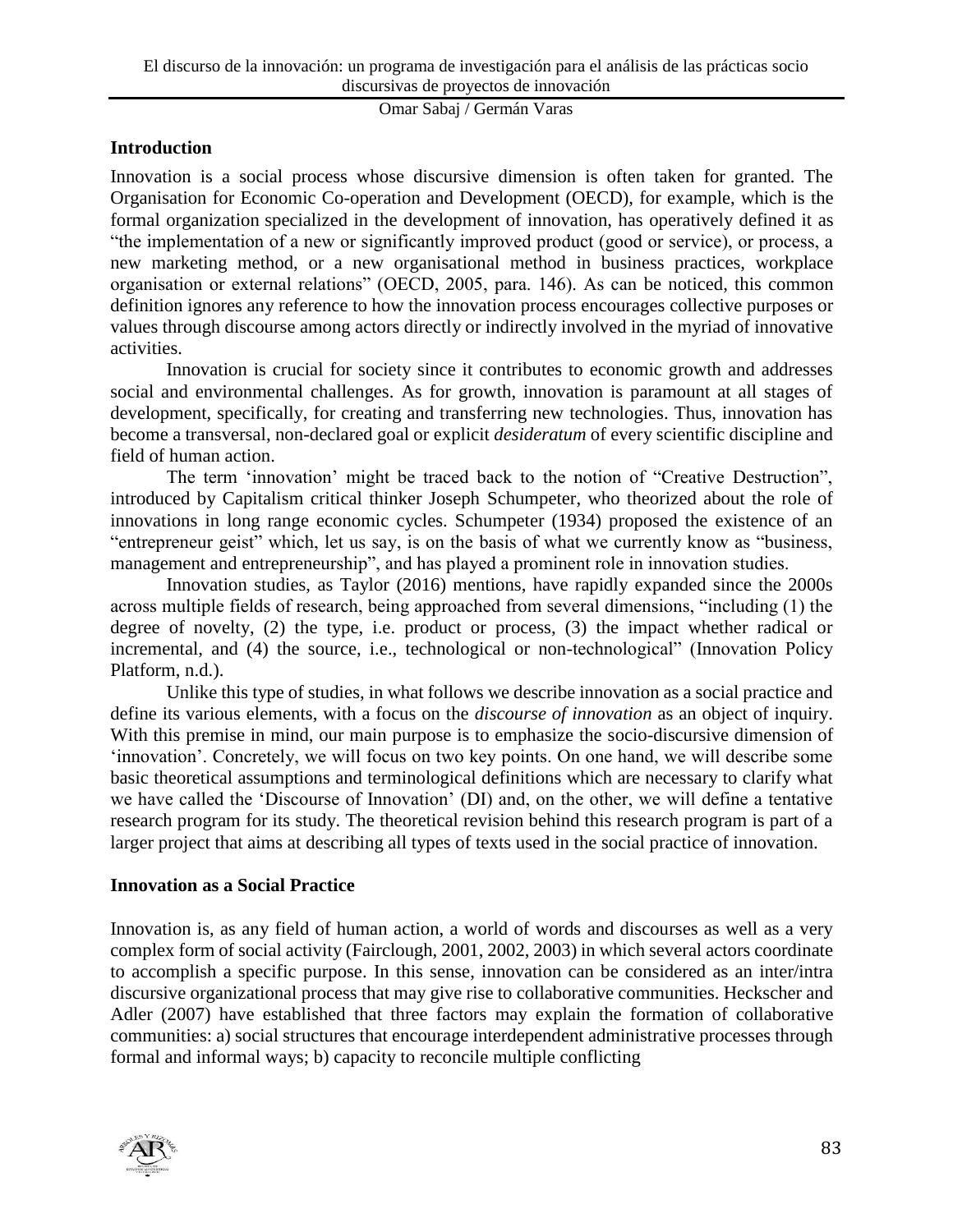identities, by building a sense of unity among actors; and c) coordination of activities through mutual commitments.

Thus, we suggest that the approach to innovation as social practice, consisting of collaborative communities, implies considering the different elements that constitute the "social" (see Figure 1), such as "Activities; Subjects, and their social relations; […] Objects; […]; Values, and Discourse" (Fairclough, 2001: 231).

**Figure 1:** Some elements of Innovation as a social practice.



From our perspective, discourse in the social practice of innovation can be approached from different entries, e.g. actors, values, activities and objects, all interacting at once along different process stages. As for the actors, both individuals (a student, a scientist, a researcher, a manager, a teacher, an investor, an innovator, a consumer, policy makers, etc.) and collectives (consumers, countries, states, geographical regions, public institutions, universities, enterprises, industries, clusters, etc.) may be involved in the innovation process. The interaction among these actors may derive from the roles they assume. For instance, to start and scale their ideas, innovators need scientists to conduct research, (angel) investors to fund their prototypes, sales force (or a way) to commercialize their product, and consumers to buy their product, service or method. Thus, as we have tried to suggest, the relation among the multiple actors is performed socio-discursively, i.e., in a way in which individuals' social attributes and discursive features interact simultaneously.

Values are shared beliefs that motivate action. In other words, values are the subjective expression of how people judge or value different dimensions of reality in terms of polarity. For example, aesthetically speaking, we can classify things as beautiful or ugly; in practical terms, we may talk about useless or useful technologies; ethically, we may evaluate behaviors as right or wrong (Charaudeau, 2004). Values may be realized through abstract nouns representing what is expected and desirable within specific social practices. For instance, 'trust' is a key value for business management (Mayer, Davis & Schoorman, 1995); ecological sustainability and economic growth are crucial for society; and efficacy and speed are expected values for technology. Needless to say, things get more complex when dealing with emerging technologies since different ethical expectations may arise in discourse (Lucivero, 2016).

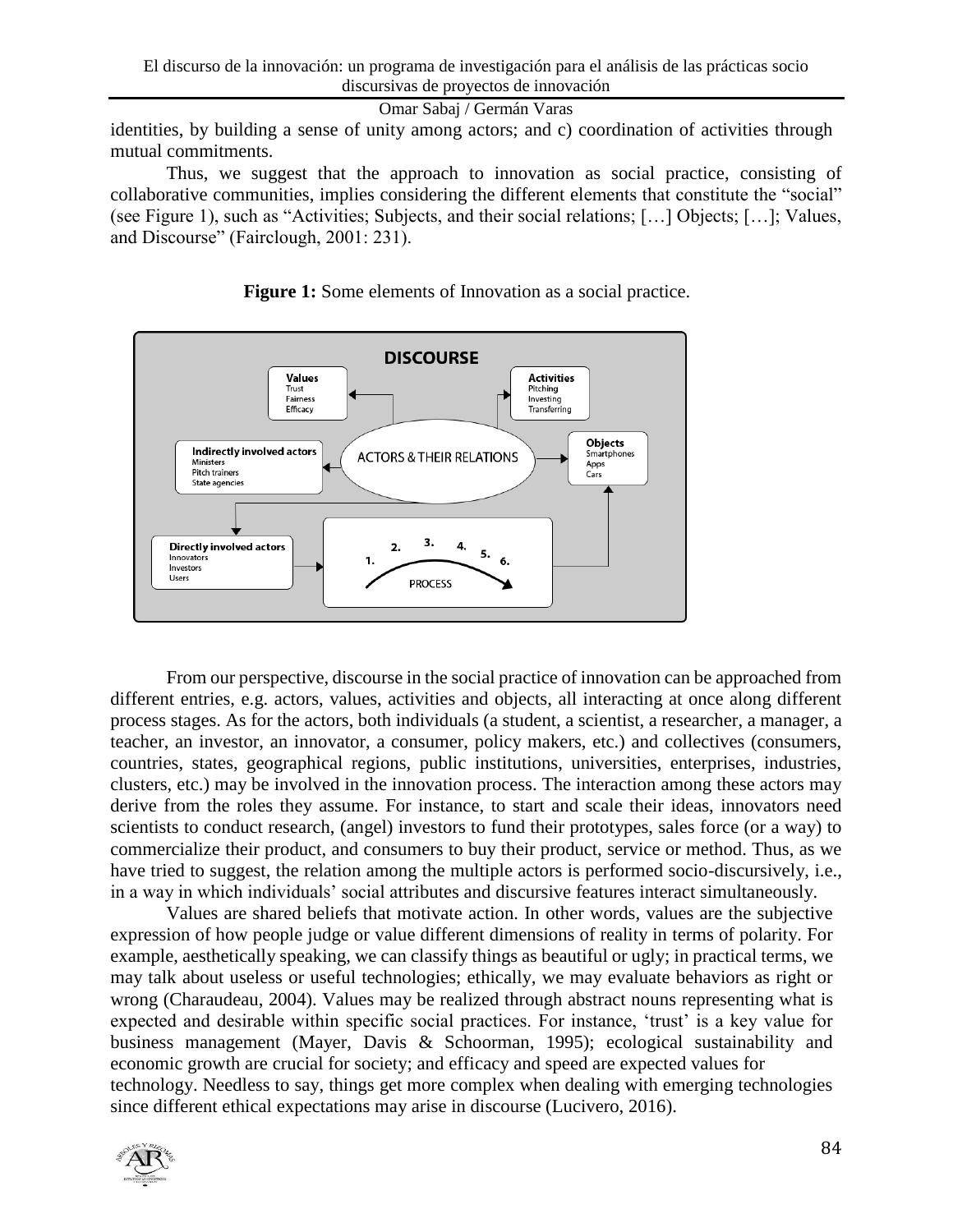When referring to values, there is a special issue with the term 'innovation'. As we have been arguing so far, innovation is a social practice that, as any other social activity, is motivated by values. However, it is also a value per se. In fact, doing things differently (i.e. a general definition of innovation) is a far-reaching purpose in many fields of knowledge (science, education, economy). Thus, innovation is both a social practice motivated by values and a value itself. Furthermore, values are relevant for researching the DI since they can be related to other categories, such as 'ideology' (van Dijk, 1998), 'normative position' (Chiapello & Fairclough, 2002) or 'Discourse' (with capital D) (Gee, 2008) of the actors involved in the social practice of innovation.

Activities, as elaborating a pitch, raising funds, drafting a prototype, doing market research, experimenting at the lab, making a business plan, coaching salesforce and describing the advantages of a new technology are some examples of common actions of innovation that relate actors through discourse.

As for objects or technologies, studies on innovation and social constructivism approaches have shown that technologies do not affect society in a cause and effect logic (Latour, 1987). Instead, society and technologies are co-produced and co-evolve (Jasanoff, 2004) through language.

Traditional studies of innovation emphasize the processual conception of innovation (i.e. the idea that innovation can be described as a sequence of stages). According to Rogers (2003), in any innovation process six stages can be identified, as shown in Fig. 1: 1. Problem recognition, 2. Basic and applied research, 3. Development, 4. Commercialization, 5. Diffusion and adoption, and 6. Consequences. Although some actors may participate in several stages, each actor tends to play a specific role at each stage. For instance, innovators play an essential role in stage 1 and scientists and researchers are paramount for stage 2. In our research program, we are interested in both the process and the products of innovation.

Thus, in our project the main unit of analysis to approach the process of innovation is what we call the 'innovation process (IP)'. Actors may be classified according to their degree of participation in the IP, that is to say, directly involved actors (as the innovator, the investor, the user) or indirectly involved actors (as the Economy minister or an intermediary agency executive). A single actor may play one or multiple roles in the same or in different IPs. Think of a *pitch trainer*. He/she might be related to multiple IPs but only as an indirectly involved actor. In our project, we are interested in analyzing relations of participants with multiple roles as well as directly and indirectly involved actors.

From our perspective, mapping the elements that constitute "social" will allow us to reconstruct the "social practice".

## **Our approach to Discourse**

To specify what we understand by 'Discourse of Innovation', we must first delimit the word 'Discourse' given its polysemy (Charaudeau, 2000; Charaudeau & Maingueneau, 2002; Sabaj, 2008; van Dijk, 2001). The notion of Discourse is closely related to other terms (such as text, genre, communicative event or situation, context), which, within some theoretical approaches, may overlap. Obviously, we will not resolve this conceptual controversy in this work; we will synthetize operatively some of the main conceptions of discourse instead.

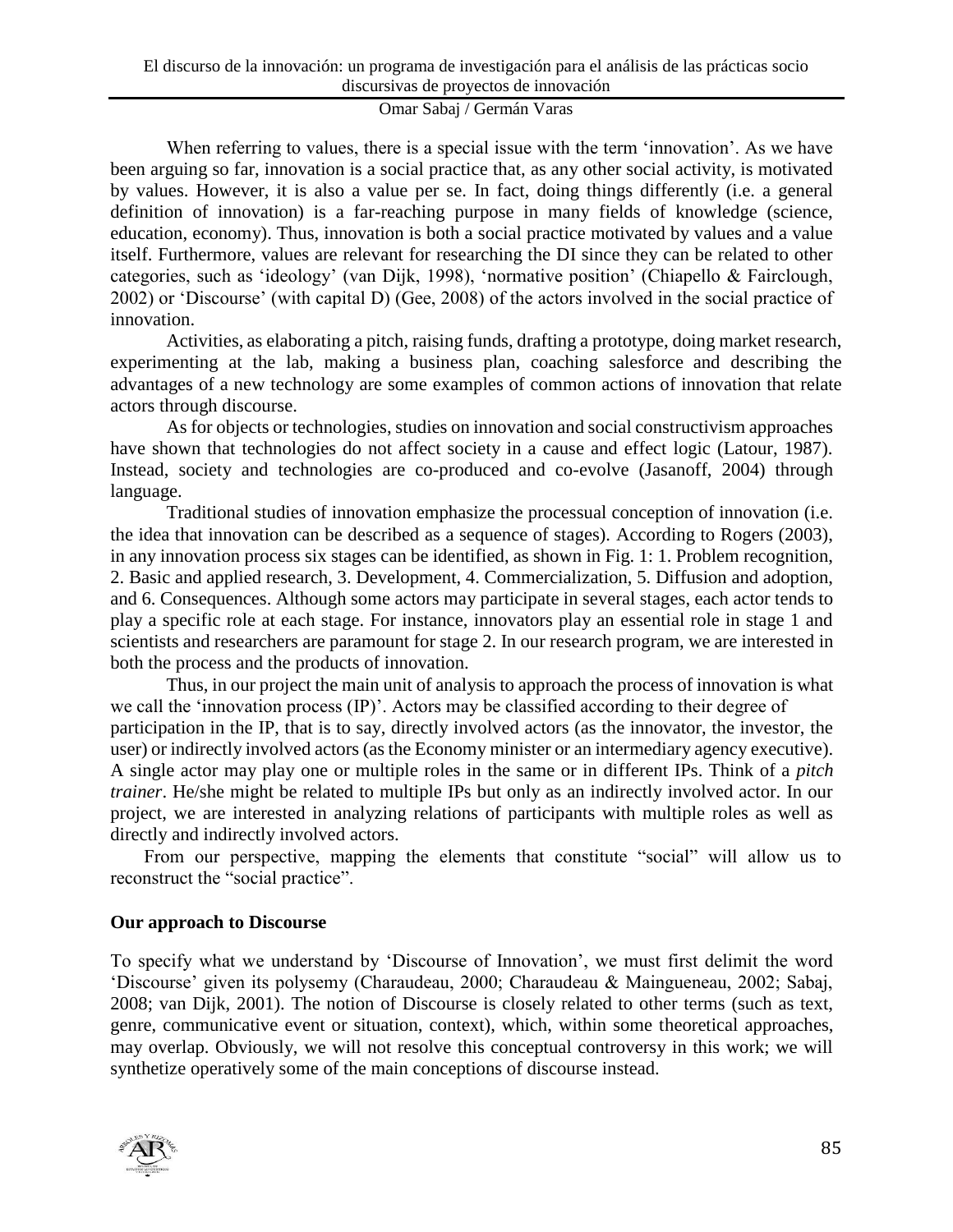Different approaches coincide with the idea that 'discourse' mainly refers to three dimensions occurring simultaneously at any communicative event:

- Discourse as a set of values or system of ideas
- Discourse as actions or interactions to accomplish determined purposes in social life
- Discourse as a text

# **Discourse as a set of values or system of ideas**

Discourse has a cognitive, mental, and subjective dimension. Discourse is the way people represent the world (Fairclough, 2001, 2002, 2003, 2005, 2013). Following Gee (2008), this is what we call Discourse with capital D. This dimension of discourse reveals the ideology or the actor's "cosmovision", i.e., the set of believes that an individual or a group of individuals have regarding some aspect of the physical or abstract world. This aspect covers what Foucault (2002) calls Discursive Formation. To explore this dimension, particular instances in which specific actors refer to (i.e. describe, judge, comment, react, etc.) other actors, objects, or entities are to be described. Individuals' set of values and believes function as lenses through which they represent the world. These values correspond to the criteria used by subjects to classify the world from different dimensions (ethical, practical, aesthetical, political) with different polarities (right/wrong; useful/useless; beautiful/ugly; liberal/conservative) (Charaudeau, 1992). Ideology is thus a paramount element of discourse analysis as it allows the analyst to explain discursive behavior.

## **Discourse as actions or interactions to accomplish specific purposes in social life**

Discourse is social action. It is the means through which people act and interact in society (Fairclough, 2001). This dimension is related to the pragmatic level of discourse, i.e., how people use language when involved in social activities. The term 'genre' has been broadly used to refer to this dimension of discourse (Charaudeau, 2004b; Swales, 2004). From our approach, this dimension includes the typical organizational structure patterns that different types of texts adopt when they are used for specific purposes. The definition of a genre (i.e. discourse as action) requires, among other things, the identification of the participants involved in the communicative event, the relation among those participants, the analysis of general schematic structures and textual sequences, and, most importantly, the definition of the purpose of the interaction (Charaudeau 2004a; Swales, 2004).

#### **Discourse as a text (semiosis)**

Discourse also has a material textual semiotic dimension. Text corresponds to the material units people interexchange when interacting discursively. Keep in mind that 'text' refers to any form of semiosis (oral, written, visual, iconic, formulaic, etc.). Texts convey a way of being or style in terms of Fairclough (2013). Text analysis is intended to identify the elements, or the resources people use to convey meaning. Meaning is symbolic and socially dependent as it takes its values from specific cultural contexts. Text analysis may include categories of structural levels of language, such as the description of lexis and terminology, the use of specific grammatical forms (as nominalizations, stance markers, hedges, boosters), the description of prototypical textual sequences (description, narration, argumentation), the classification of textual markers, the research of multimodal elements, or markers of subjectivity and evaluation. Texts are situated in

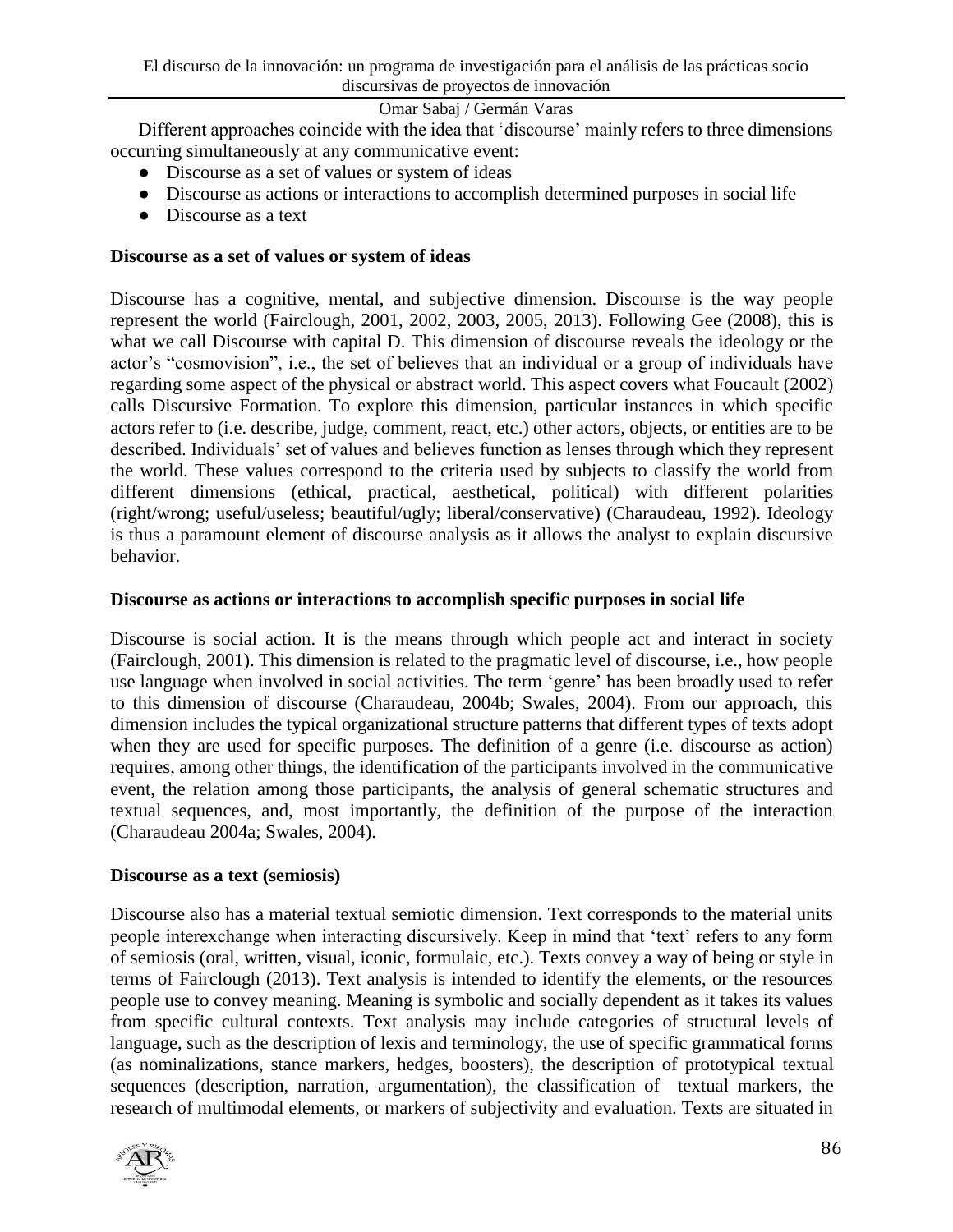communicative events (actions) and they correspond to material forms through which we gain access to what people think (ideas and values) about themselves or about the world.

# **The DI as an object of study**

As previously shown in Figure 1, the study of the Discourse of Innovation should deal with:

- 1. Representations, values, ideologies, and normative positioning (Chiapello & Fairclough, 2002) of all the actors involved (directly or indirectly) in the process of innovation, the objects of innovations, and all the other elements of innovation as social practice (see Figure 1 above). Research on the representational dimension of the discourse of innovation is equivalent to exploring how people conceive innovation and identify how they position themselves about innovation, e.g., what people consider to be good or bad innovation.
- 2. The actions and interactions people perform to accomplish the process of innovation. The social dimension of DI is manifested in communicative events, genres or recurrent interaction patterns that configure the practice of innovation. The research of this communicative, functional, or interactional dimension of DI involves analyzing what different actors do or what kind of socio discursive activities they are involved in when they innovate.
- 3. The specific semiotic material resources used by actors to convey specific meanings and values. The textual dimension of the DI involves all kind of semiotic elements (images, words, sounds, graphs, icons, formulas, among other). The research of the textual, material and semiotic dimension of DI is equivalent to exploring the types and organizing patterns of texts that are used to innovate, and to analyze their different linguistic realizations through which meaning is conveyed in specific instances or "contexts". Meaning making, however, is not limited to a single context as meaning can be made through different temporal and spatial scales (Blommaert, 2007). For example, how ethical a technology is can be discursively built in different textual instances taking place at different points in time.

As any other discourse, the DI is produced and interpreted in context and context is produced and interpreted through discourse. Thus, context is here understood as the set of material or immaterial elements through which the DI is produced and interpreted. Our approach to discourse and context inherits the following theoretical and analytical frameworks: the SPEAKING model of Dell Hymes (1974), where each letter of the acronym describes the contextual variables; discourse as a set of restrictions and strategies or a contract of communication (Charaudeau, 2004b); genre analysis or the functional elements of discourse in specific settings (Swales, 2004); and the analytical dualism conception of discourse (Chouliaraki & Fairclough, 2010; Fairclough, 2001, 2002, 2003, 2005, 2013).

Due to its inherent complexity, any cultural phenomenon, organization or entity that aims to be scientifically understood poses huge challenges to the eyes of the researcher. The DI is not an exception. Scientists use abstractions to face the complexities of scientific objects. These abstractions function as lenses that shape the form of our objects of study and allow us to explore them.

Consequently, to delimit the DI as an attainable object of study, we will approach it with the following criteria:

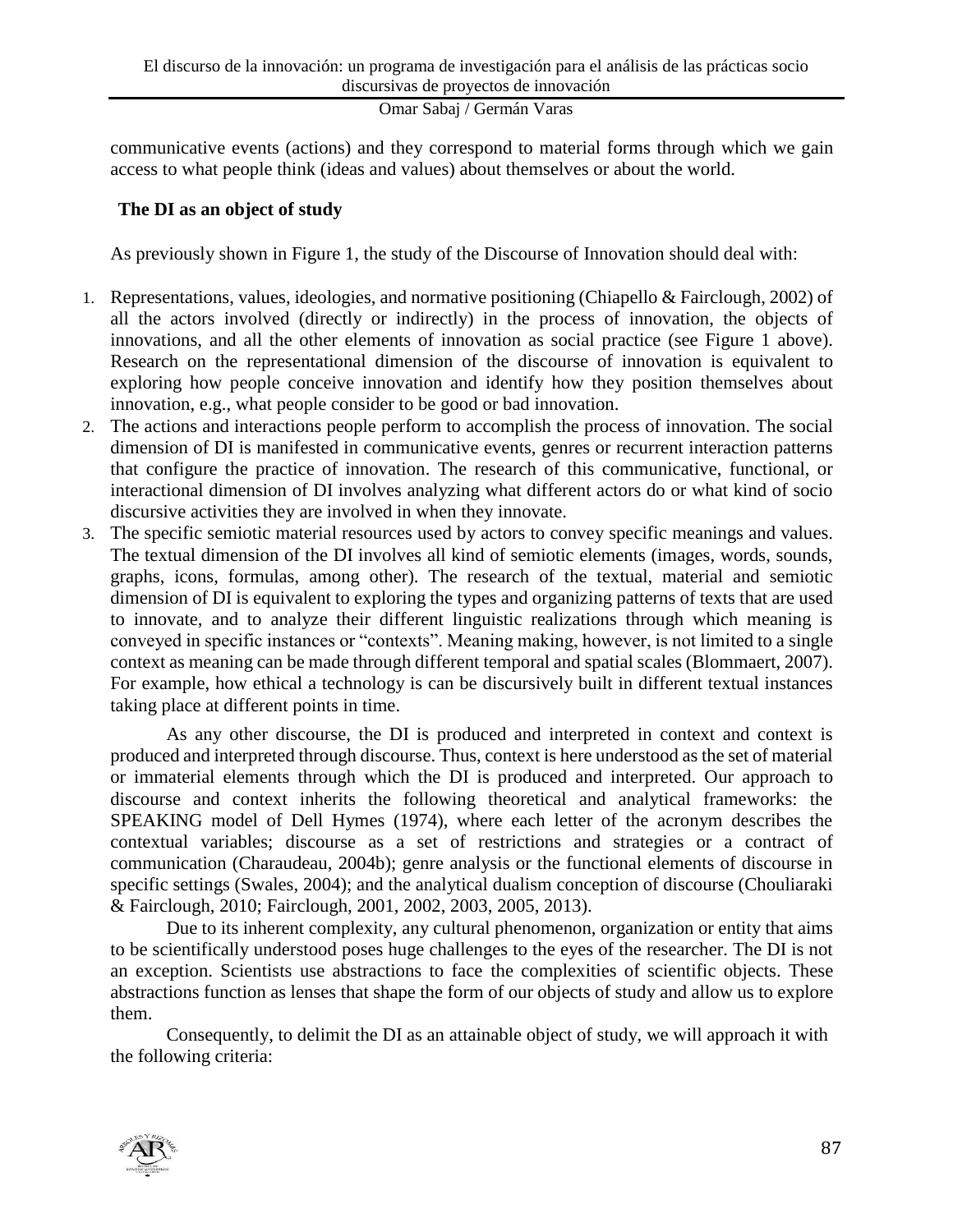El discurso de la innovación: un programa de investigación para el análisis de las prácticas socio discursivas de proyectos de innovación

# Omar Sabaj / Germán Varas

- 1. Geographically: we will explore the DI in the Chilean "ecosystem", and more specifically, in different *moments of valuation* (Berthoin, Hutter & Stark, 2005), such as training programs, public accounts, private meetings, promotional videos, among many others.
- 2. Temporally: we will explore data gathered in different times. This will allow us to explore changes in the different stages of the process.
- 3. By type of actor: although we are interested in all actors involved in the innovation process, we will be focused on directly involved actors (i.e., we will zoom in the micro and meso levels). For example, we will be more inclined to collect the specific texts used by funders and investors of a specific project in specific stages of an innovation process than to analyze data from an indirectly involved actor representing the discourse of the ecosystem (let us say, the discourse of the Economy minister about public policies for economic development).
- 4. By type of technology: we will explore technologies according to their industry fields (e.g. education, software development, business, etc.).
- 5. By type of data: we will focus our analysis on what we call 'primary attested data'. For example, we are more interested in analyzing the genres and texts used by a founder in the innovation process, than analyzing his/her views on innovation through an interview (secondary data). More specifically, we will use only secondary data to access and select the sample of primary data.

## **Epistemological tenets about the analysis of the DI**

In addition to delimiting the DI as an object of the study, we will adopt some epistemological tenets which function as a normative methodological guidance:

- **1. The analysis of the DI must be theoretical and discipline heterodox:** It is not convenient to use a single discourse framework to conduct discourse analysis. Instead, we should be open to include categories from theories that may be even contradictory by principle. The selection of specific categories from particular theories will depend more on the nature of the research questions than on an alleged elegance of a theory used to answer them. We will also apply a principle of parsimony for category selection, favoring productive categories, i.e., simple categories that allow us to analyze and interpret essential elements of the DI. The DI is, by definition, a distributed practice in the sense that it may not be attributed to any specific field of knowledge. Innovating is a trans-professional, trans-disciplinary, and trans-sectorial sociodiscursive practice. This is the reason why it is not possible to account for the DI using a single discourse theoretical framework (professional-, academic-, scientific- discourse).
- 2. **The analysis of the DI must be critical:** the term 'critical' here is used in two specific senses proposed by Fairclough when he calls for a Critical Discourse Analysis. On the one hand, 'critical' means driven to identify and describe non-apparent hidden relations between elements of discourse and elements of the world. These relations might be causal, temporal, spatial, intentional, among other types. On the other hand, 'critical' means revealing power relations among social actors. This implies a specific political view of reality (this is what Fairclough 2005 calls Critical Realism).
- 3. **The analysis of the DI must be dialectical:** following the epistemological principles of analytical dualism, dialectical approach, or interfaces analysis, we are not interested in a single dimension of discourse, but in the relation between dimensions. As stated by Fairclough (2005), there is a French inspired tradition that emphasizes the cognitive nature of discourse, so they are focused

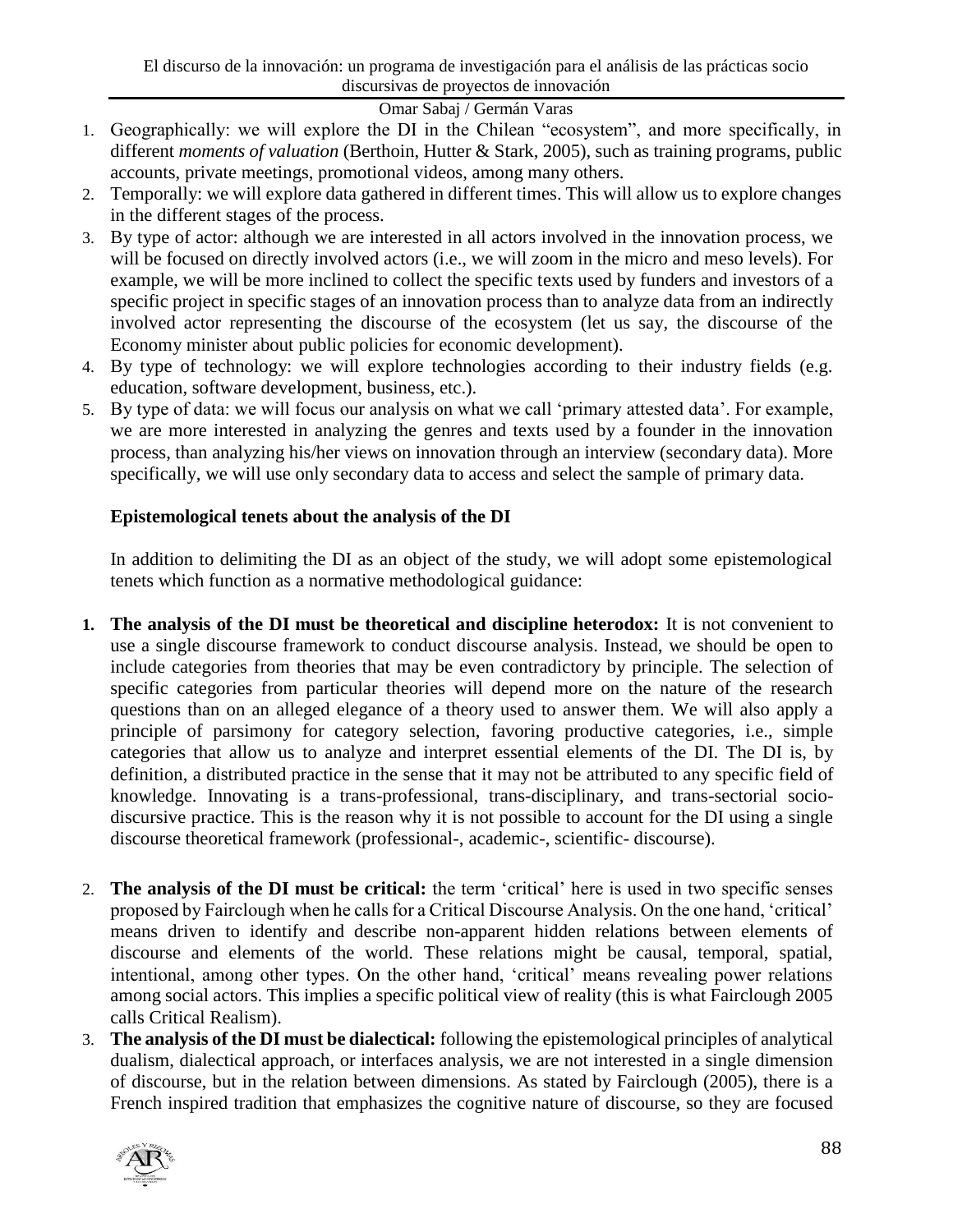on the origins and changes of certain ideologies or discourse formations in terms of Foucault. Another line of research is devoted to a detailed analysis of linguistic resources which are typically called textual analysis used in discourses. We (as Fairclough, 2005), instead, will conduct a dialectical analysis in two senses. First, because we aim at searching for patterns of relations among different dimensions of language in use (cognitive, social, and textual). For instance, we will explore the kinds of resources (textual dimension) that are used to convey specific values (cognitive dimension) of specific participants (social dimension). Second, we conduct a dialectical analysis because, as we shall explain (see originality claims 2 and 3), we are interested in the description and interpretation of language use according to socio-relational variables.

4. **The analysis of the DI must be rigorous and validated:** Our discursive approach seeks to ensure the quality of our analysis, using strategies to validate our description and interpretation of discursive data, in this case, the 'DI'. This caveat arises as we have been quite critical about the scope of the methods and hypotheses used in discourse analysis (Sabaj, 2008; Astudillo et al., 2016; Antaki et al., 2003). Thus, we will use triangulation techniques, including peer review, inter-rater reliability measures of analysis, discussion groups or interviews.

# **Originality claims**

Three specific originality claims inspire and scientifically justify the aims of our research program:

- **1. Discursive trajectories in the DI:** At a conceptual level, we propose to explore the notion of discursive trajectory (DT). A DT is intended to capture the fact that every discourse (and specially the DI) is mediated by time. A DT might be internal or external. An Internal DT is the classical dispositio, i.e., the way a discourse unfolds its meaning. For example, Green (2004) has hypothesized about the best way to arrange *logos*, *pathos*, and *ethos* in an innovation discourse. Varas and Gerard (2019) have described how appraisal resources are logogenetically unfolded within promotional videos in the field of technology transfer. Besides, DTs might be external or processual. As innovation is a time-mediated social practice, the DI may unfold along the process. In this sense, the DI may be described as a set of genres (*Genre chains* in terms of Swales, 2004, and Navarro, 2015) participating at every stage of an innovation process or as the trajectory of a specific genre through the different stages of an innovation process (for instance, the changes in the types of pitch used in every stage).
- **2. The socio-discursive approach to the DI:** At a methodological level, our approach differs from other frameworks in two relevant aspects. Firstly, we adopt a sociological approach to collect discursive data. This implies that the discursive material analyzed reflects a social hierarchy or structure (i.e., it is socially relevant) at an organizational level. Thus, to access socially relevant discursive data, it is necessary to identify relevant actors (social and epistemic authorities) and their interactions within a specific social structure. Commonly, discourse analysts collect data ignoring such structures. Secondly, as the main emphasis of this research program is discourse analysis, we conduct an intensive multi-layered discourse analysis, integrating content, functional, multimodal and appraisal dimensions.

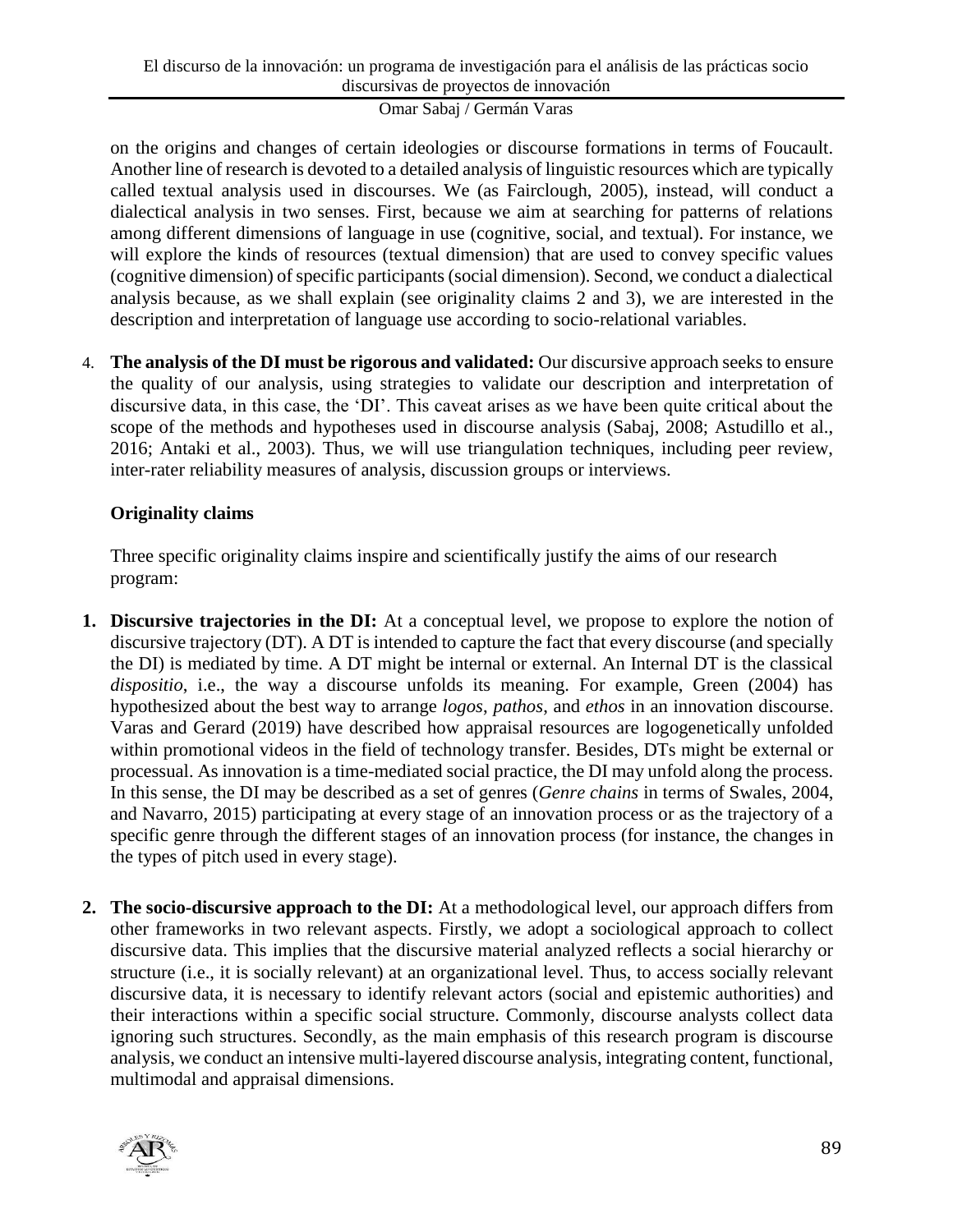**3. The DI and the extra-linguistic**: At an empirical applied level, we are interested in relating the DI with extra-linguistic elements, such as the degree of development of an idea (success), the amount of money raised and the type of actors performing in discourse, among other extralinguistic aspects. Although there is evidence of the criteria used by investors to evaluate an innovation project, there is scarce linguistic and discursive description of the genres of innovation according to these kinds of variables (See Moya & Molina, 2017; Spinuzzi, Nelson, Thomson, Lorenzini, French, Pogue, Durback & Momberger, J. 2014; Spinuzzi, Nelson, Thomson, Lorenzini, French, Pogue, Burback & Momberger, 2015a; Spinuzzi, Thomson, Burback, Pogue, Lorenzini, Nelson, French & Momberger, 2015b; Spinuzzi, Jakobs & Pogue, 2016a; Spinuzzi, Nelson, Thomson, Lorenzini, French, Pogue & London, 2016b).

### **Research Matrix**

Finally, we propose the following research program to explore the Discourse of Innovation. The purpose of this program is to understand and describe the discursive practices associated with the field of innovation, through an approach that combines discourse analysis with social structures. The program seeks to provide knowledge guided by the originality claims previously defined. The research hypotheses/questions of the research program aim at relating the discursive aspects of the genres of innovation with the extra-linguistic attributes of the projects (and their actors). The results of this conceptual framing are embodied in the following research matrix in Figure 2.

**Figure 2:** Research matrix for investigating innovation as a socio-discursive practice from multiple perspectives.

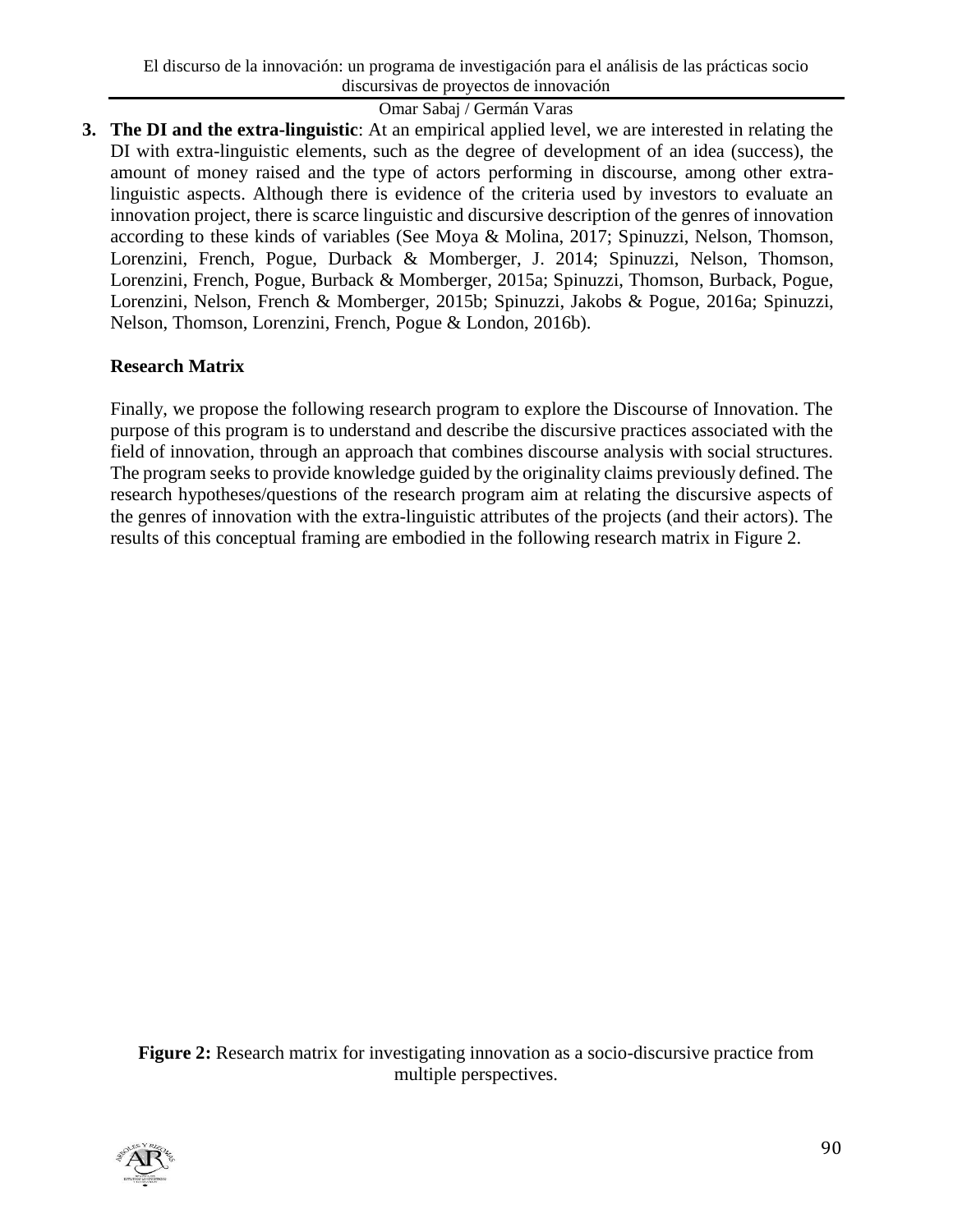#### El discurso de la innovación: un programa de investigación para el análisis de las prácticas socio discursivas de proyectos de innovación

| Questions                                                                                                                                                         | G. objective                                                                                                                                                                               | S. Objective                                                                                                                                                                                                        | Data                                                                                                                                                                                                                                                      | <b>Theories</b>                                                                                                                                                                                                                                     |
|-------------------------------------------------------------------------------------------------------------------------------------------------------------------|--------------------------------------------------------------------------------------------------------------------------------------------------------------------------------------------|---------------------------------------------------------------------------------------------------------------------------------------------------------------------------------------------------------------------|-----------------------------------------------------------------------------------------------------------------------------------------------------------------------------------------------------------------------------------------------------------|-----------------------------------------------------------------------------------------------------------------------------------------------------------------------------------------------------------------------------------------------------|
| Which genres are used<br>through the innovation<br>process? What are the<br>features of the DT of<br>innovation processes?                                        | To describe<br>the DT<br>(discourse)<br>trajectories<br>$\int$ of<br>innovation<br>processes                                                                                               | To identify<br>and<br>characterize<br>the genres<br>in every<br>stage of an<br>innovation<br>process                                                                                                                | Textual material<br>produced by<br>directly<br>involved actors<br>(primary)<br>discourse data)<br>in different<br>stages of<br>different<br>innovation<br>process                                                                                         | Critical realism<br>(Fairclough, 2005);<br>Genre analysis<br>(Swales, 2004;<br>Charaudeau, 2004b)<br>Contract<br>communication<br>theory<br>(Charaudeau,<br>2004a)<br>SPEAKING Model<br>(Hymes, 1974)<br>Sociology of<br>Science (Latour,<br>1987). |
| How do the DTs of<br>innovation process vary<br>according to<br>socio-relational<br>attributes of the actors<br>who produce them                                  | Compare the<br>genres that<br>occur in<br>every stage<br>of an<br>innovation<br>process<br>according to<br>the socio-<br>relational<br>attributes of<br>the actors<br>that produce<br>them | To establish<br>the<br>relationship<br>between the<br>discursive<br>characteristi<br>cs of the<br>genres of<br>innovation<br>and the<br>socio-<br>relational<br>properties of<br>the actors<br>that produce<br>them | Textual material<br>produced by<br>directly<br>involved actors<br>with different<br>socio-relational<br>attributes.                                                                                                                                       |                                                                                                                                                                                                                                                     |
| How do genres<br>produced during the<br>different stages of an<br>innovation process<br>vary according to the<br>extra-linguistic<br>variables of the<br>process? | Characterize<br>the genres<br>that are<br>produced<br>in the<br>stages of an<br>innovation<br>process<br>according<br>to the extra<br>linguistic<br>attributes<br>of the<br>process        | To establish<br>the<br>relationship<br>between the<br>discursive<br>characteristi<br>cs of the<br>genres of<br>innovation<br>and the<br>extra<br>linguistic<br>attributes of<br>the process                         | Textual material<br>produced by<br>directly<br>involved actors<br>(primary<br>discourse data)<br>in different<br>stages of<br>innovation<br>projects,<br>considering the<br>different stages<br>of development,<br>amount of<br>funding, among<br>others) |                                                                                                                                                                                                                                                     |

# Omar Sabaj / Germán Varas

#### **Conclusions**

The results of this conceptual and theoretical exploration can be seen in Figure 2. The research matrix includes the three originality claims of the project as main referential landmarks that provide an orientation for the questions and objectives. The four research questions cover the methodological and conceptual anchors that will allow us to explore the discursive practices in the

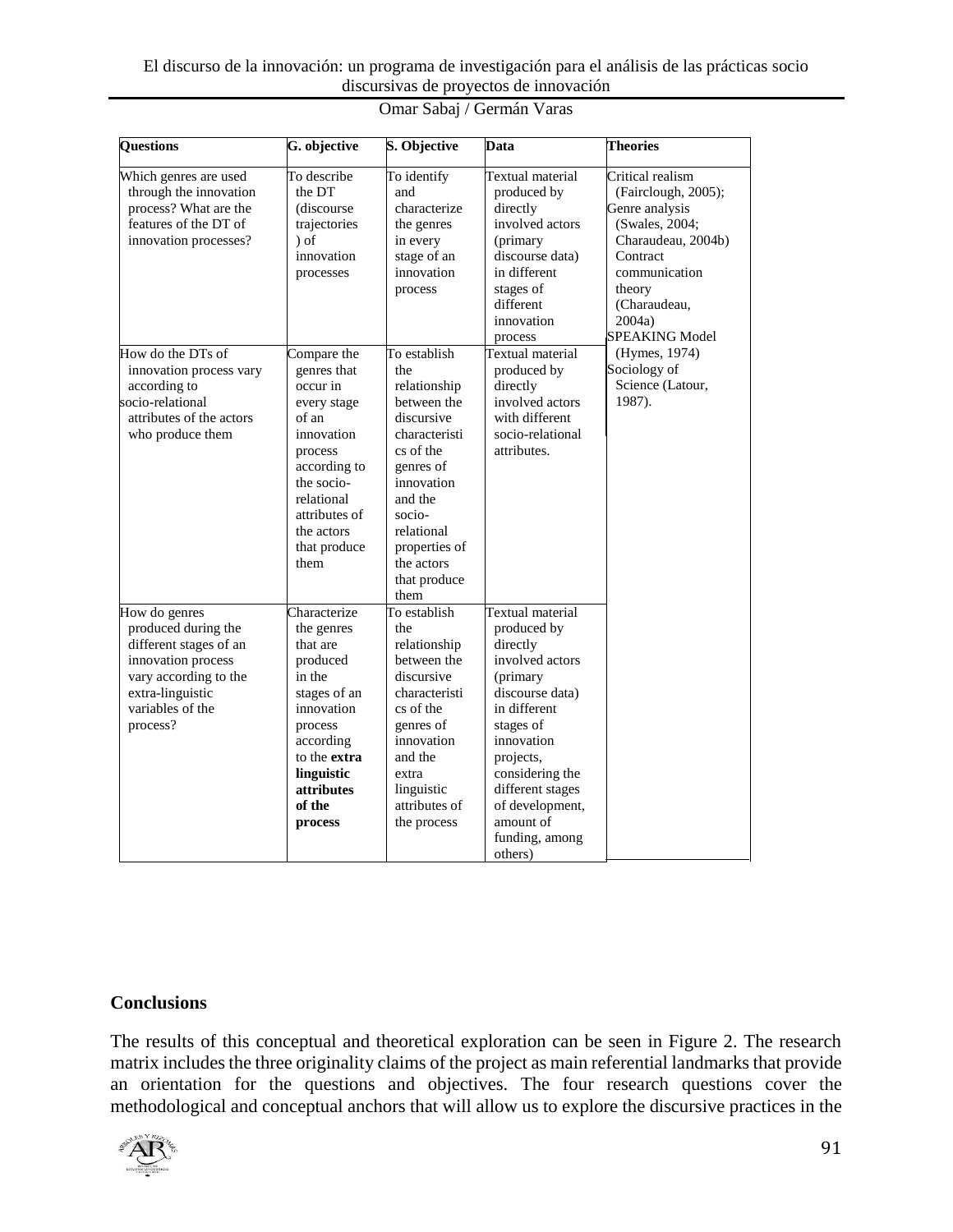field of innovation. The primary discourse data to be collected for analysis includes textual material generated by directly involved actors in the six stages of the innovation process. The last column in the matrix shows the different theories that play an overarching role in guiding the investigation and, more specifically, in answering the research questions.

The implications of the program are both theoretical and empirical. Empirically, this program aims at contributing to a broader understanding of how to approach, collect, and analyse discursive data to properly reflect a social world, i.e. a number of actors establishing relations and interdependencies (Pina-Stranger & Lazega, 2011) through certain genres. Theoretically, this research program pretends to vindicate the development of multi-perspective approaches (e.g. such as that encouraged by Wong Scollon & de Saint-Georges, 2012), i.e., using different theoretical tools (often epistemically dissonant) as a means (and not ends) to better shed light on a sociodiscursive practice like that of innovation.

The content of this article might be of interest to all actors participating in activities related to innovation, specifically to those concerned with its discursive dimension.

# **Bibliography**

- Antaki, Ch., Billig, M., Edwards, D., & Potter, J. (2003). El Análisis del discurso implica analizar: Crítica de seis atajos analíticos. *Athenea Digital*, *3*, 14-35.
- Astudillo, C.; Squadrito, K.; Varas, G.; González, C., & Sabaj, O. (2016). Polaridad de los comentarios y consistencia interna en los informes de arbitraje de artículos de investigación. *Acta Bioethica*, 22 (1), 119- 128. https://dx.doi.org/10.4067/S1726-569X2016000100013
- Berthoin, A., Hutter, M., & Stark, D. (2015). *Moments of valuation. Exploring sites of dissonance*. Oxford: Oxford University Press.
- Blommaert, J. (2007). Sociolinguistic scales. *Intercultural Pragmatics*, *4*(1), 1-19. DOI: https://doi.org/10.1515/IP.2007.001
- Charaudeau, P., & Maingueneau, D. (2002). (Dirs.). *Dictionnaire d'analyse du discours*. Paris: Seuil.
- Charaudeau, P. (1992). *Grammaire du sens et de l'expression*. Paris: Hachette Éducation.
- Charaudeau, P. (2000). La problemática de base de una lingüística del discurso. En J. de Bustos, P. Charaudeau, J. Girón, S. Iglesias & C. López, (Eds.), *Lengua, discurso y texto. I Simposio Internacional de Análisis del Discurso V.I* (pp. 39-52). Madrid: Visor.
- Charaudeau, P. (2004a). Le contrat de communication dans une perspective langagière: contraintes psychosociales et contraintes discursives. En M. Bromberg & A. Trognon (Dirs.), *Psychologie sociale et communication* (pp.109-120). Paris: Dunod.
- Charaudeau, P. (2004b). La problemática de los géneros. De la situación a la construcción textual. *Revista Signos. Estudios de Lingüística*, *37*(56), 23 -39. https://dx.doi.org/10.4067/S0718- 09342004005600003
- Chiapello, E., & Fairclough, N. (2002). Understanding the new management ideology: a transdisciplinary contribution from critical discourse analysis and new sociology of capitalism. *Discourse & Society*, *13*(2), 185-208. https://doi.org/10.1177/0957926502013002406
- Chouliaraki, L., & Fairclough, N. (2010). Critical Discourse Analysis in Organizational Studies: Towards an Integrationist Methodology. *Journal of Management Studies, 43*(6), 1213-1218. https://doi.org/10.1111/j.1467-6486.2009.00883.x

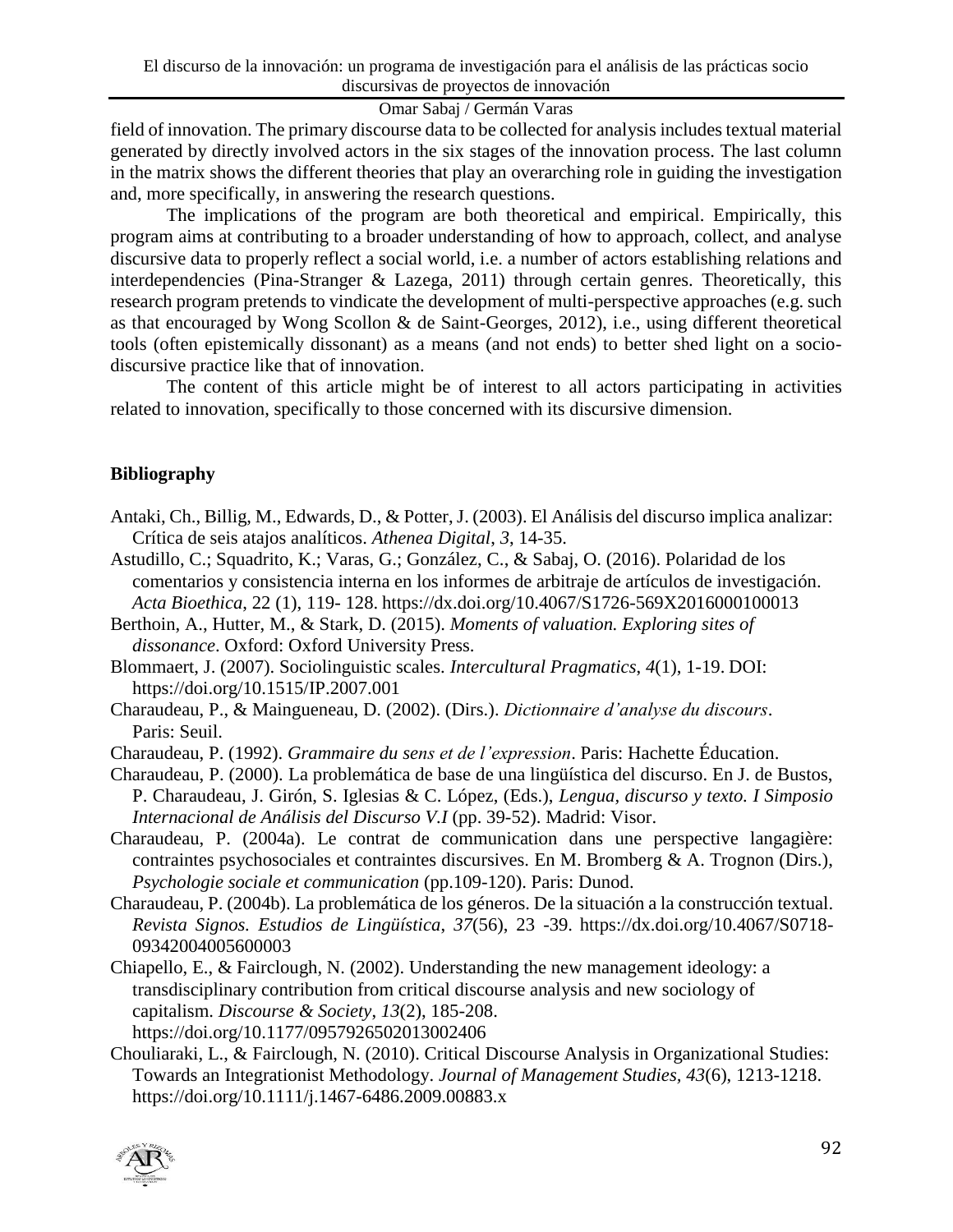Fairclough, N. (2001). The Dialectics of Discourse. *Textus*, *2*, 231-242.

- Fairclough, N. (2002). Language in New Capitalism. *Discourse & Society*, *13*(2), 163-166. https://journals.sagepub.com/doi/10.1177/0957926502013002404
- Fairclough, N. (2003). *Analyzing discourse. Textual analysis for social research*. London: Routledge.
- Fairclough, N. (2005). Discourse analysis in organizational studies: the case for critical realism. *Organizational Studies*, *25*, 915-939.
- Fairclough, N. (2013). *Critical Discourse Analysis: The Critical Study of Language*. New York: Routledge.
- Foucault, M. (2002). *Archaeology of Knowledge*. London: Routledge.
- Gee, J. P. (2008). *Social linguistics and literacies. Ideology in discourses*. London: Routledge.
- Green, S. (2004). A rhetorical theory of diffusion. *Academy of Management Review, 29*(4), 653-669. DOI: 10.2307/20159076
- Heckscher, C. & Adler, P. (2007). The firm as a collaborative community. *Reconstructing trust in the knowledge economy*. Oxford, Inglaterra: Oxford University Press.
- Hymes, D. (1974). *Foundations of Sociolinguistics: An Ethnographic Approach*. Philadelphia: University of Pennsylvania.
- Innovation Policy Platform (n.d.). *Innovation Definitions and Fundamentals*. Retrieved from <https://innovationpolicyplatform.org/content/innovation-definitions-and-fundamentals>
- Jasanoff, S. (2004). *States of knowledge: The co-production of science and the social order*. London/ New York: Routledge.
- Kotsemir, M. & Meissner, D. (2013). Conceptualizing the Innovation Process Trends and Outlook. *Higher School of Economics*, 1-33. DOI: 10.2139/ssrn.2249782
- Kotsemir, M., Abroskin, A. & Meissner, D. (2013). Innovation Concepts and Typology An Evolutionary Discussion. *Higher School of Economics*, 1-49. DOI: 10.2139/ssrn.2221299
- López, M., Mejía, J. & Schmal R. (2006). Un Acercamiento al Concepto de la Transferencia de Tecnología en las Universidades y sus Diferentes Manifestaciones. *Panorama Socioeconómico*, *24*(32), 70-82.
- Latour, B. (1987). *Science in action: How to follow scientists and engineers through society*. Cambridge, MA: Harvard University Press.
- Lucivero, F. (2016). *Ethical Assessments of Emerging Technologies. Appraising the moral plausibility of technological visions*. Springer International Publishing.
- Mayer, R., Davis, J. & Schoorman D. (1995). An integrative model of organizational trust. *Academy of Management Review*, *20*, 709 –734. DOI: 10.2307/258792
- Moya, P. & Molina, F. (2017). Innovación y emprendimiento en el discurso político chileno. *Journal of technology management & innovation*, *12*(1), 93-99. <https://dx.doi.org/10.4067/S0718-27242017000100010>
- Navarro, F. (2015). Business plan: A preliminary approach to an unknown genre. *Ibérica*, 30, 129-153.

OECD (2005). The Oslo manual [online]. Available at:

<http://www.oecd.org/science/inno/2367580.pdf> (accessed on august, 2017)

Pina-Stranger, A. & Lazega, E. (2011). Bringing personalized ties back in: Their added value for biotech entrepreneurs and venture capitalists interorganizational networks. *The Sociological Quarterly*, *52* (2), 268-292. Available at https://www.jstor.org/stable/23027556